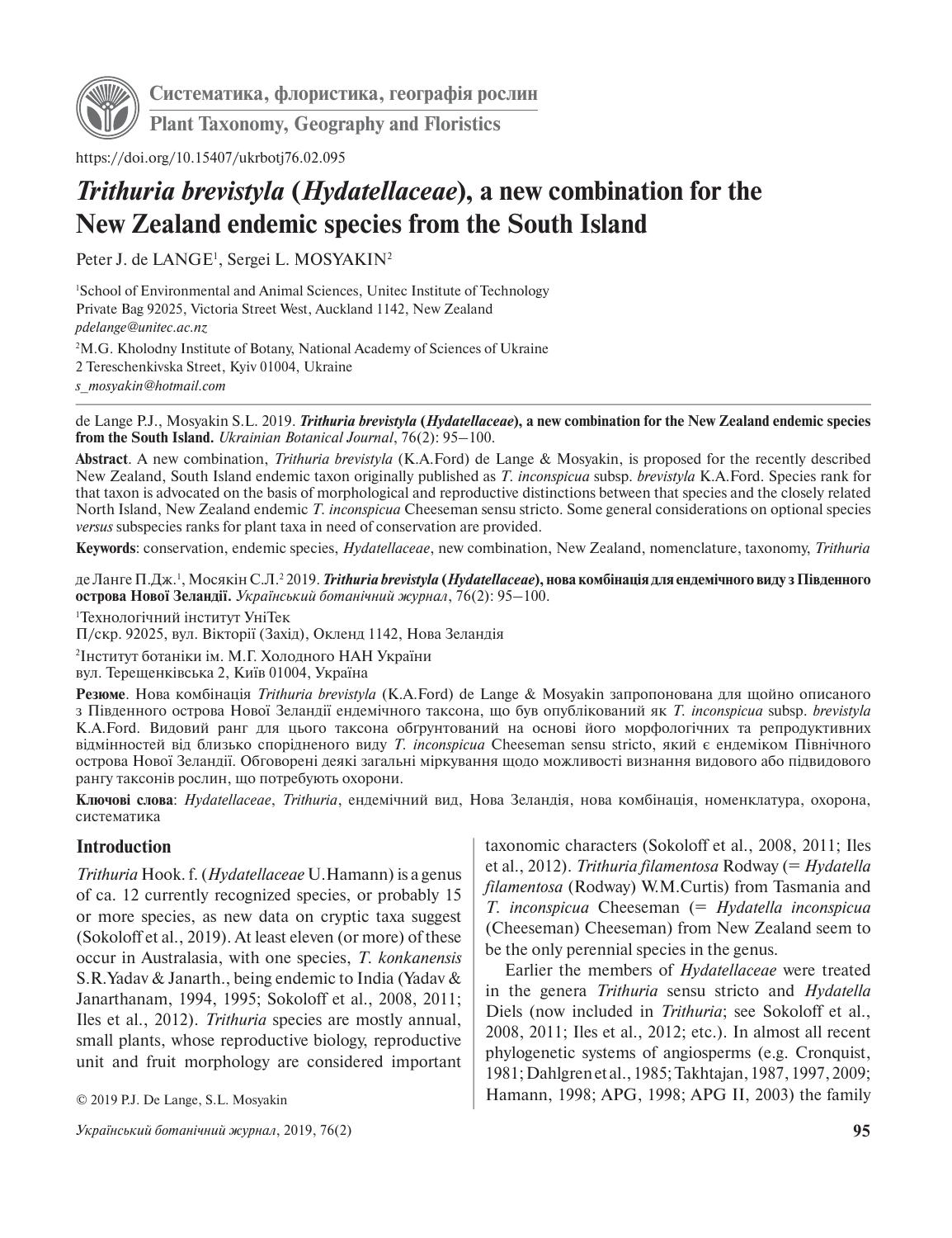was usually placed in or near commelinoid monocots (!); however, the unusual characters and uncertain phylogeny of that group were also acknowledged (for example, by Dahlgren et al., 1985; see an overview in Sokoloff et al., 2011).

The surprising discovery (Saarela et al., 2007) of the real phylogenetic position of *Hydatellaceae* close to or within *Nymphaeales* Salisb. ex Bercht. & J.Presl, among the early-branching lineages of angiosperms, stimulated much interest of researchers and resulted in numerous important publications on morphology, anatomy, genetics, phylogeny, evolution, biogeography, and other aspects of these plants (see overviews and relevant references in Sokoloff et al., 2011, 2019; Smissen et al., 2019; etc.). A new infrageneric system of *Trithuria* (incl. *Hydatella*) was proposed, in which the New Zealand species *T. inconspicua* was placed in *Trithuria* sect. *Hydatella* (Diels) D.D.Sokoloff, Iles, Rudall & S.W.Graham (Iles et al., 2012), together with Tasmanian *T. filamentosa* and Australian mainland taxa *T. australis* (Diels) D.D.Sokoloff, Remizowa, T.D.Macfarl. & Rudall (sensu lato, see below) and *T. austinensis* D.D.Sokoloff, Remizowa, T.D.Macfarl. & Rudall. Despite the initial reluctance of some researchers to accept the new phylogenetic placement of *Hydatellaceae* (e.g. Tillich et al., 2007), now the position of the family in *Nymphaeales*, together with *Nymphaeaceae* Salisb. and *Cabombaceae* Rich. ex A.Rich., is firmly established (APG III, 2009; APG IV, 2016).

## *Trithuria* **in New Zealand: one species or two?**

Smissen et al. (2019) recognized a new subspecies of the New Zealand endemic *Trithuria inconspicua*, subsp. *brevistyla* K.A.Ford. This western South Island subspecies they distinguished from the western Northland, North Island *T. inconspicua* subsp. *inconspicua* on the basis of its shorter stature, carpels covered in short stigmatic hairs forming a knobbly "capitate head", ovoid to globose fruits, and scapes which do not elongate at maturity. Subspecies rank was chosen because North Island and South Island populations are allopatric, forming two distinct genetic clusters with a "closer relationship" to each other than to the also allopatric Tasmanian endemic *T. filamentosa*, and exhibiting predominantly selfing or asexual reproduction (Smissen et al., 2019). Notably, *Trithuria inconspicua* subsp. *brevistyla* was considered to be apomictic because as yet no male reproductive units have been seen. This rank decision was followed by the statement that "given these factors, choice of rank is inevitably somewhat arbitrary" (Smissen et al., 2019: 8).

A taxonomic survey of other *Trithuria* taxa notes the highly conserved morphological nature of the genus, with many species distinguished from each other only by minor floral and fruit characters; however, the reproductive biology and sex expression of the species are also important (Sokoloff et al., 2008, 2011; etc.). On those considerations alone, *T. inconspicua* subsp. *brevistyla* merits elevation to species rank. The view that *T. inconspicua* subsp. *brevistyla* has a closer genetic relationship to subsp. *inconspicua* than to the geographically distant (ca. 2400 km separation) Tasmanian endemic *T. filamentosa* is wholly expected, considering the geographic separation between both countries, their different geological histories and tectonic states, as well as the generally younger age of many components of the New Zealand flora, and the widespread hybridization within it, often resulting in very close relationships amongst its plant species (Heenan et al., 2017; McGlone, 1985; McGlone et al., 2007; Meudt et al., 2009; Mildenhall, 1980; Miller et al., 2017; etc.). The decision to cite genetic distance as a basis in deciding taxonomic rank needs to be taken in that context, as it is hardly unique; after all, there are other morphologically distinct New Zealand species exhibiting similar patterns of genetic variation, which are more closely allied to each other than they are to their Australian congeneric species. Consider New Zealand *Lepidium* (de Lange et al., 2013) and *Myosotis* (Meudt et al., 2014; Meudt, Prebble, 2018) as comparable examples. If genetic distance between Australian – New Zealand congeners was to be taken as a key deciding factor for their taxonomic ranks, then many widely accepted and morphologically discrete New Zealand allopatric species should perhaps also be reduced to subspecies because of their close relationship to each other and genetic distance from allied species in Australia or South America for that matter?

The argument of allopatry as a factor in defining subspecific rank for populations of species exhibiting minor fixed morphological differences is popular in New Zealand (Edgar, 1996; Connor, 1998; de Lange, Murray, 1998; de Lange et al., 1999; de Lange, 2012). However, it is usually applied for allopatric populations exhibiting very minor but consistent differences, such as larger leaves or smaller fruits. This is not the case for New Zealand *Trithuria*. Furthermore, the claim of allopatry needs further study as Smissen et al. (2019) acknowledge there are other South Island populations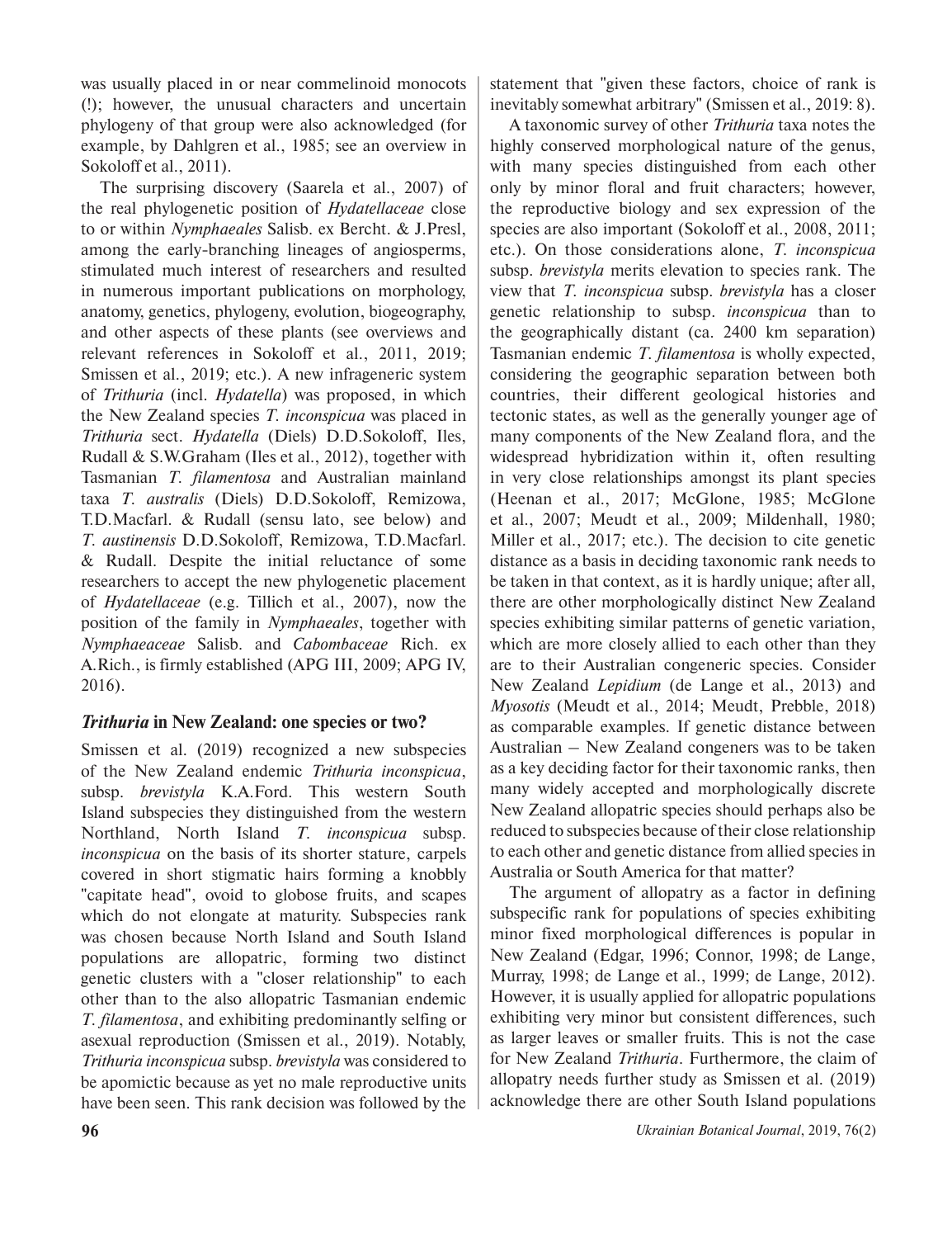of *Trithuria* that they did not study, some because they lacked herbarium specimens or because they could no longer find plants at those sites. They, rightly then, leave those populations out of their treatment of *T. inconspicua* subsp. *brevistyla*. What is not stated though is the possibility that at least some of those populations might belong to *T. inconspicua* subsp. *inconspicua*. Only thorough survey of these locations will be able to tell us otherwise, since South Island *Trithuria*, as its late date of discovery (1993) shows, is notoriously difficult to find even in well-known and apparently well-surveyed locations.

In their new article Sokoloff et al. (2019) reported the existence of cryptic species among self-pollinating members of *Trithuria* sect. *Trithuria* and sect. *Hydatella*. In particular, they demonstrated, using evidence from microsatellite data (SSRs), an expanded molecular phylogenetic analysis, and fruit micromorphology, that Western Australian plants currently classified as *T. australis* sensu lato (sect. *Hydatella*) in fact belong to at least four species; of those four newly detected entities, one was formally described as a new species, *T. fitzgeraldii* D.D.Sokoloff, I.Marques, T.D.Macfarl., Rudall & S.W.Graham. Finally, Sokoloff et al. (2019) concluded that species diversity in *Hydatellaceae* is strongly underestimated. These findings are well in line with our proposed treatment of the South Island *Trithuria* as a distinct species.

Irrespective of the allopatric argument (see above), it is the fact that *Trithuria inconspicua* subsp. *brevistyla* is a smaller statured, most probably apomictic plant, with morphologically distinctive female reproductive units, and ovoid to globose (rather than ellipsoid to ovoid) fruits; because of these differences we think that this taxon merits species rank. On this basis, acknowledging that Smissen et al. (2019) regard that "choice of rank is inevitably somewhat arbitrary", then to be consistent with other global treatments of *Trithuria*, a combination at species rank is here made.

### **New combination**

*Trithuria brevistyla* (K.A.Ford) de Lange & Mosyakin, comb. nov.

**Basionym**: *Trithuria inconspicua* Cheeseman subsp. *brevistyla* K.A.Ford in Smissen et al., Austral. Syst. Bot. 32(1): 9. 2019.

**Informal name** (provisionally used in de Lange et al., 2018: 34): "*Trithuria* aff. *inconspicua* (CHR 502359; South Island)".

**Type:** New Zealand: South Island, Southland, Lake Hauroko, Mary Bay, east side, 12 Mar. 2015, K.A. Ford KF448 & R.D. Smissen (holotype: CHR 638456; isotype: AK: see Smissen et al., 2019: 9).

# **Species** *versus* **subspecies: some conservationrelated considerations**

The problem of taxonomy's impact on efficient conservation of species and/or infraspecific taxa was discussed in many publications (e.g. Ryder, 1986; Ryder et al., 1988; Mosyakin, 2000; Isaac et al., 2004; Haig et al., 2006; Padial, De la Riva, 2006; Garnett, Christidis, 2007; Mallet, 2007, 2013; Morrison III et al., 2009; Sangster, 2009; Casacci et al., 2014, and references therein). The term "taxonomic inflation" was even coined for cases when "known subspecies are raised to species as a result in a change in species concept, rather than to new discoveries" (Isaac et al., 2004: 464), especially when it is done to avert the concern that conservation management priorities should be set at "species" rank rather than encompassing all named ranks (Joseph et al., 2008; cf. de Lange et al., 2010). In our opinion, this is not the case with *Trithuria brevistyla*  as discussed above.

Garnett and Christidis (2007: 189), who emphasized the cases of conservation of birds, concluded that "Curiously the bureaucratic activity that attends shifting taxa from subspecies to species actually influences very little with respect to the implementation of conservation legislation". Similarly, Morrison III et al. (2009: 3201) "found no evidence of a **consistent** effect of taxonomic change on conservation, **although splitting taxa may tend to increase protection**…" [emphasis added – P.dL. & S.M.].

Mallet (2013: 47) concluded that "Today's conservationists are reducing emphasis on species conservation, and are becoming increasingly aware of biodiversity at all the levels of the hierarchy of life, including well-marked subspecies. Thus, the legislative need for differentiating local races as species may ultimately become less important provided that future legislation falls more into line with the prevailing biological thought".

Despite these optimistic opinions, government officials, general public, and even botanists and conservationists, at least in some countries, tend to pay less attention to conservation of infraspecific taxa, or to ignore them (Mosyakin, 2000).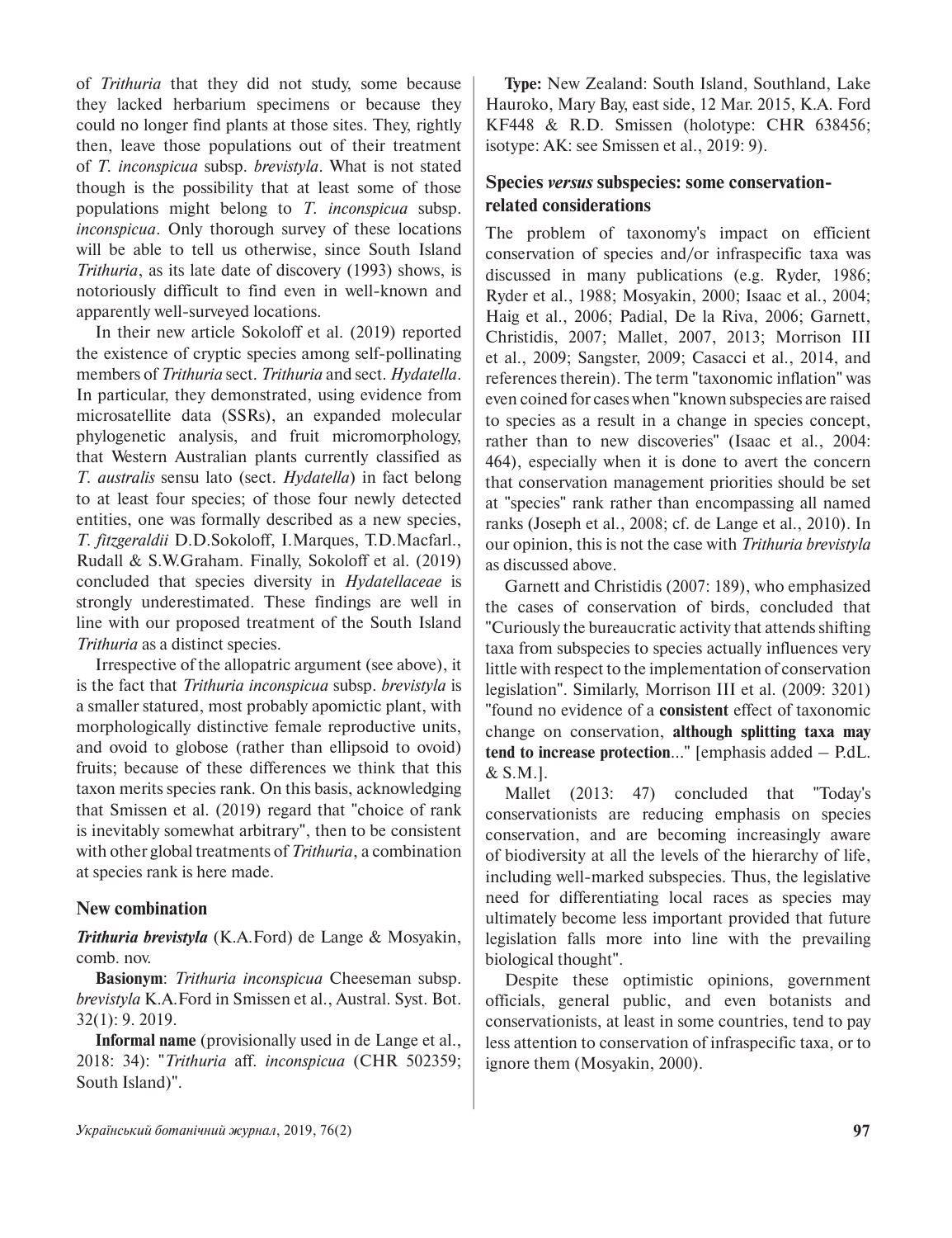Garnett and Christidis (2007: 189) commented that "for the most part, the people drafting international agreements or national legislation have carefully avoided defining "species" in any way that takes sides in the scientific debate… <…> None of the conventions or laws [of those mentioned in the article]  $\langle ... \rangle$  state definitively that taxa below the level of species are to be ignored…".

Indeed, in most international conventions and national official documents no clear distinction is made intentionally between species *versus* subspecies and other infraspecific entities in terms of their conservation needs.

For example, rather paradoxically from a traditional taxonomic viewpoint but quite reasonably for conservation purposes, Article 1(a) of the *Convention on International Trade in Endangered Species of Wild Fauna and Flora* (CITES: [www.cites.org](http://www.cites.org)) defines the term "*species*" (for the purposes of CITES) as "any species, subspecies, or geographically separate population thereof".

The *IUCN Red List Categories and Criteria* manual (IUCN Species Survival Commission, 2012) does not include the word "subspecies", while the word "species" is mentioned many times. It is stated, although, that the IUCN "criteria can be applied to **any** taxonomic unit at or below the species level. In the following information, definitions and criteria the term 'taxon' is used for convenience, and may represent species or lower taxonomic levels, including forms that are not yet formally described" (IUCN Species Survival Commission, 2012: 4). It may be concluded from that that both species and subspecies ranks (as well as any other infraspecific entities) are equally suitable for conservational purposes as outlined by IUCN.

However, another IUCN document, the *Guidelines for Using the IUCN Red List Categories and Criteria* (IUCN Standards and Petitions Subcommittee, 2017: 4), states that "taxa below the rank of variety (e.g. forma, morph, cultivar), are NOT included on the IUCN Red List, with the exception of assessments of subpopulations. Before assessments of taxa below the species level (subspecies, variety or subpopulation) can be included on the IUCN Red List, an assessment of the full species is also required".

Moreover, the reasons for a transfer between IUCN categories include changes in taxonomy ("The new category is different from the previous owing to a taxonomic change adopted during the period since the previous assessment") and must be documented as one of the following: "Such changes include: *newly split* (the taxon is newly elevated to species level), *newly described* (the taxon is newly described as a species), *newly lumped* (the taxon is recognized following lumping of two previously recognized taxa) and *no longer valid/recognized* (either the taxon is no longer valid e.g. because it is now considered to be a hybrid or variant, form or **subspecies** [emphasis added – P.d.L. & S.M.] of another species, or the previously recognized taxon differs from a currently recognized one as a result of a split or lump)" (IUCN Standards and Petitions Subcommittee, 2017: 12). It looks as, if we follow *verbatim* the above guidelines, a species can be potentially excluded (delisted) from the IUCN Red List just because of its nomenclatural transfer from the species to subspecies rank.

Interestingly, the Summary Statistics page ([https://](https://www.iucnredlist.org/resources/summary-statistics) [www.iucnredlist.org/resources/summary-statistics](https://www.iucnredlist.org/resources/summary-statistics), accessed 15 April 2019) of the IUCN Red List website states that "All of the statistics presented in the summary tables are **for species only** (i.e. they **do not include subspecies**, varieties or geographically isolated subpopulations or stocks)" [emphasis added – P.dL. & S.M.]. Consequently, despite the widely declared equality of species and subspecies for conservation purposes (including legal ones), subspecies often receive less attention in conservation as compared to recognized species.

Thus, considering the above arguments, we think it advisable, in cases when species and subspecies ranks are considered as equally (or almost equally) acceptable options and when there are no strictly scientific (taxonomic, evolutionary, genetic, etc.) obstacles against using either of these ranks, to prefer the species status for plant taxa in need of conservation, especially those of the high-risk categories. That is, in our opinion, the case with *Trithuria brevistyla*, for which Smissen et al. (2019) proposed a conservation status of *Nationally Endangered A* (*3/1*), and which merits species-rank recognition for both taxonomic and conservational reasons.

### **Acknowledgements**

The authors would like to thank Peter B. Heenan (Independent Researcher, Christchurch, New Zealand) and Graham Jones (School of Environmental and Animal Sciences, Unitec Institute of Technology, Auckland, New Zealand) for useful discussion, advice, and support**.** The useful comments of reviewers are also greatly appreciated.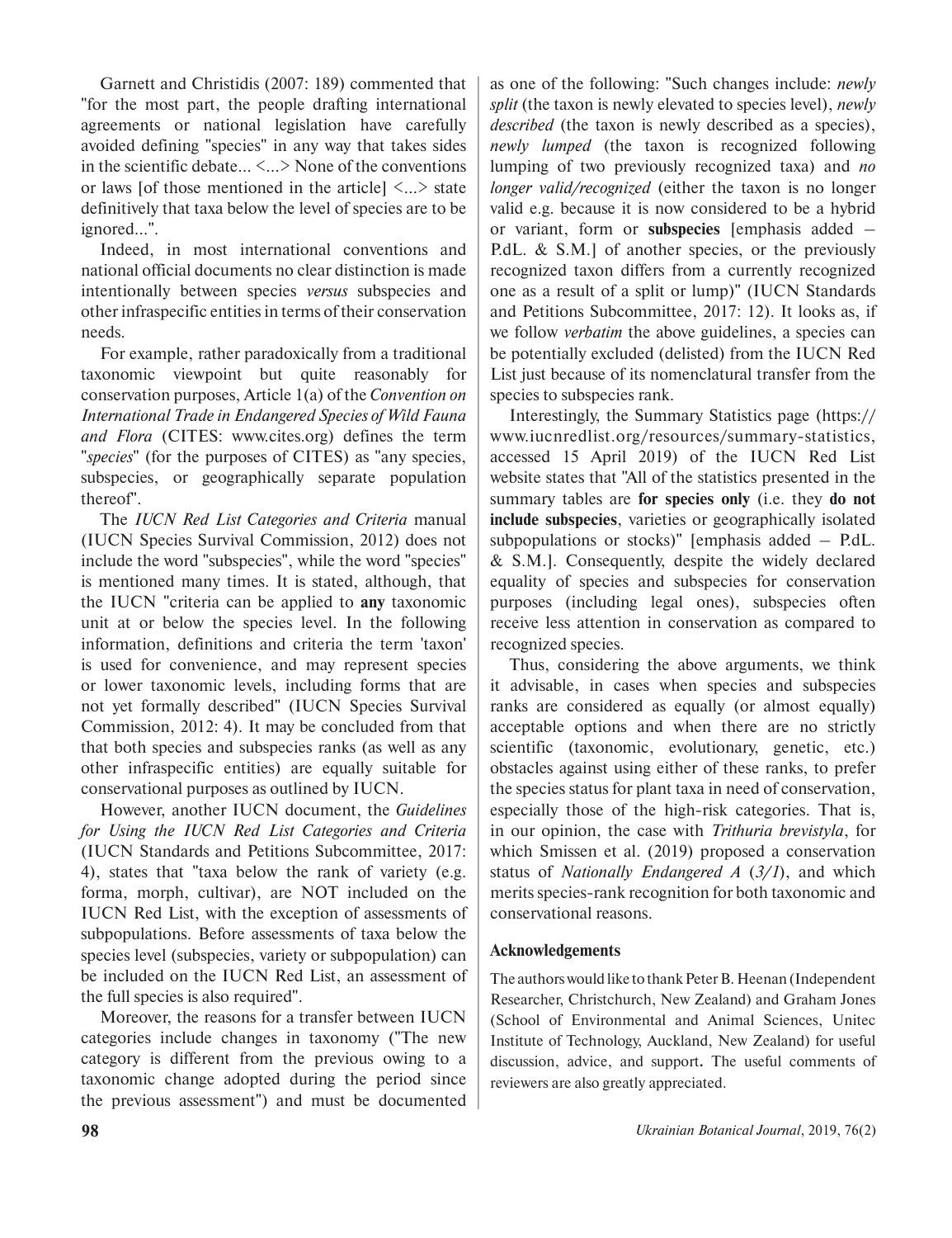#### REFERENCES

- APG (Angiosperm Phylogeny Group). 1998. An ordinal classification for the families of flowering plants. *Annals of the Missouri Botanical Garden* 85(4): 531–553. [https://](https://www.jstor.org/stable/2992015) [www.jstor.org/stable/2992015](https://www.jstor.org/stable/2992015)
- APG II. 2003. An update of the Angiosperm Phylogeny Group classification for the orders and families of flowering plants: APG II. *Botanical Journal of the Linnean Society* 141(4): 399–436. [https://doi.](https://doi.org/10.1046/j.1095-8339.2003.t01-1-00158.x) [org/10.1046/j.1095-8339.2003.t01-1-00158.x](https://doi.org/10.1046/j.1095-8339.2003.t01-1-00158.x)
- APG III. 2009. An update of the Angiosperm Phylogeny Group classification for the orders and families of flowering plants: APG III. *Botanical Journal of the Linnean Society* 161(2): 105–121. [https://doi.](https://doi.org/10.1111/j.1095-8339.2009.00996.x) [org/10.1111/j.1095-8339.2009.00996.x](https://doi.org/10.1111/j.1095-8339.2009.00996.x)
- APG IV. 2016. An update of the Angiosperm Phylogeny Group classification for the orders and families of flowering plants: APG IV. *Botanical Journal of the Linnean Society*, 181(1): 1–20.<https://doi.org/10.1111/boj.12385>
- Casacci L.P., Barbero F., Balletto E. 2014. The "Evolutionarily Significant Unit" concept and its applicability in biological conservation. *Italian Journal of Zoology*, 81(2): 182–193. [https://doi.org/10.1080/11250](https://doi.org/10.1080/11250003.2013.870240) [003.2013.870240](https://doi.org/10.1080/11250003.2013.870240)
- Connor H.E. 1998. *Festuca* (*Poaceae*: *Gramineae*) in New Zealand 1. Indigenous Taxa. *New Zealand Journal of Botany*, 36(3): 329–367. [https://doi.org/10.1080/00288](https://doi.org/10.1080/0028825X.1998.9512574) [25X.1998.9512574](https://doi.org/10.1080/0028825X.1998.9512574)
- Cronquist A. 1981. *An integrated system of classification of flowering plants*. New York: Columbia University Press, xviii + 1262 pp.
- Dahlgren R.M.T., Clifford H.T., Yeo P.F. 1985. *The families of the Monocotyledons*. Berlin; Heidelberg: Springer, xii + 520 pp.<https://doi.org/10.1007/978-3-642-61663-1>
- de Lange P.J. 2012. Taxonomic notes on the New Zealand flora: new names in *Piper* (*Piperaceae*). *New Zealand Journal of Botany*, 50(4): 485–487. [https://doi.org/10.1](https://doi.org/10.1080/0028825X.2012.708904) [080/0028825X.2012.708904](https://doi.org/10.1080/0028825X.2012.708904)
- de Lange P.J., Murray B.G. 1998. *Senecio repangae* (*Asteraceae*): a new endemic species from the northeastern North Island, New Zealand. *New Zealand Journal of Botany*, 36(4): 509–519. [https://doi.org/10.1080/0028](https://doi.org/10.1080/0028825X.1998.9512591) [825X.1998.9512591](https://doi.org/10.1080/0028825X.1998.9512591)
- de Lange P.J., Cameron E.K., Murray B.G. 1999. *Alectryon excelsus* subsp. *grandis* (*Sapindaceae*): a new combination for an uncommon small tree endemic to the Three Kings Islands, New Zealand. *New Zealand Journal of Botany*, 37(1): 7–16. [https://doi.org/10.1080/002882](https://doi.org/10.1080/0028825X.1999.9512608) [5X.1999.9512608](https://doi.org/10.1080/0028825X.1999.9512608)
- de Lange P.J., Heenan P.B., Norton D.A., Rolfe J.R., Sawyer J.W.D. 2010. *Threatened plants of New Zealand*. Christchurch: Canterbury University Press, 471 pp.
- de Lange P.J., Rolfe J.R., Barkla J.W., Courtney S.P., Champion P.D., Perrie L.R., Beadel S.M., Ford K.A., Breitwieser I., Schönberger I., Hindmarsh-Walls R., Heenan P.B., Ladley K. 2018. *Conservation status of New Zealand indigenous vascular plants*, *2017*. [New Zealand Threat Classification Series 22]. Wellington, New Zealand: Department of Conservation, 82 pp. [https://](https://www.doc.govt.nz/Documents/science-and-technical/nztcs22entire.pdf)

[www.doc.govt.nz/Documents/science-and-technical/](https://www.doc.govt.nz/Documents/science-and-technical/nztcs22entire.pdf) [nztcs22entire.pdf](https://www.doc.govt.nz/Documents/science-and-technical/nztcs22entire.pdf)

- Edgar E. 1986. *Poa* L. in New Zealand. *New Zealand Journal of Botany*, 24(3): 425–503. [https://doi.org/10.1080/0028](https://doi.org/10.1080/0028825X.1986.10409820) [825X.1986.10409820](https://doi.org/10.1080/0028825X.1986.10409820)
- Garnett S.T., Christidis L. 2007. Implications of changing species definitions for conservation purposes. *Bird Conservation International*, 17: 187–195. [https://doi.](https://doi.org/10.1017/S0959270907000809) [org/10.1017/S0959270907000809](https://doi.org/10.1017/S0959270907000809)
- Haig S.M., Beever E.A., Chambers S.M., Draheim H.M., Dugger B.D., Dunham S.M., Elliott-Smith E., Fontaine J.B., Kesler D.C., Knaus B.J., LopesI.F., Loschl P., Mullins T.D., Sheffield L.M. 2006. Taxonomic considerations in listing subspecies under the U.S. Endangered Species Act. *Conservation Biology*, 20(6): 1584–1594. <https://digitalcommons.unl.edu/usgsstaffpub/671>
- Hamann U. 1998. *Hydatellaceae*. In: *The families and genera of vascular plants*, vol. 4: Flowering plants, Monocotyledons: *Alismatanae* and *Commelinanae* (except *Gramineae*). Ed. K. Kubitzki, in collaboration with H. Huber, P.J. Rudall, P.S. Stevens, and T. Stützel. Berlin; Heidelberg: Springer, pp. 231–234.
- Heenan P.B., Millar T.R., Smissen R.D., McGlone M.S., Wilton A.D. 2017. Phylogenetic measures of neo- and palaeo-endemism in the indigenous vascular flora of the New Zealand archipelago. *Australian Systematic Botany*, 30(2): 124–133. <https://doi.org/10.1071/SB17009>
- Iles W.J.D., Rudall P.J., Sokoloff D.D., Remizowa M.V., Macfarlane T.D., Logacheva M.D., Graham S.W. 2012. Molecular phylogenetics of *Hydatellaceae* (*Nymphaeales*): sexual-system homoplasy and a new sectional classification. *American Journal of Botany*, 99(4): 663–676. <https://doi.org/10.3732/ajb.1100524>
- Isaac N.J.B., Mallet J., Mace G.M. 2004. Taxonomic inflation: its influence on macroecology and conservation. *Trends in Ecology & Evolution*, 19(9): 464–469. [https://](https://doi.org/10.1016/j.tree.2004.06.004) [doi.org/10.1016/j.tree.2004.06.004](https://doi.org/10.1016/j.tree.2004.06.004)
- IUCN Species Survival Commission. 2012. *IUCN Red*  List Categories and Criteria. Version 3.1. 2<sup>nd</sup> ed. Gland, Switzerland: IUCN, iv + 32 pp.
- IUCN Standards and Petitions Subcommittee. 2017. *Guidelines for Using the IUCN Red List Categories and Criteria*. Version 13 (March 2017). Prepared by the Standards and Petitions Subcommittee of the IUCN Species Survival Commission. 108 pp. Available at: [http://](http://www.iucnredlist.org/documents/RedListGuidelines.pdf) [www.iucnredlist.org/documents/RedListGuidelines.pdf](http://www.iucnredlist.org/documents/RedListGuidelines.pdf)
- Joseph L.N., Maloney R.F., O'Connor S.M., Cromarty P.; Jansen P., Stephens T., Possingham H.P. 2008. Improving methods for allocating resources among threatened species: the case for a national approach for New Zealand. *Pacific Conservation Biology*, 14(3): 154–158. https://doi. org/10.1071/PC080154
- Mallet J. 2007. Subspecies, semispecies, superspecies. In: *Encyclopedia of Biodiversity*. Ed. S.A. Levin. San Diego: Academic Press (Elsevier online edition), pp. 5. [https://](https://doi.org/10.1016/B0-12-226865-2/00261-3) [doi.org/10.1016/B0-12-226865-2/00261-3](https://doi.org/10.1016/B0-12-226865-2/00261-3)
- Mallet J. 2013. Subspecies, semispecies, superspecies. A brief history of subspecific taxonomy. In: *Encyclopedia of Biodiversity*, vol. 7. Ed. S.A. Levin. 2nd ed. San Diego: Academic Press. (Elsevier online

*Український ботанічний журнал*, 2019, 76(2) **99**